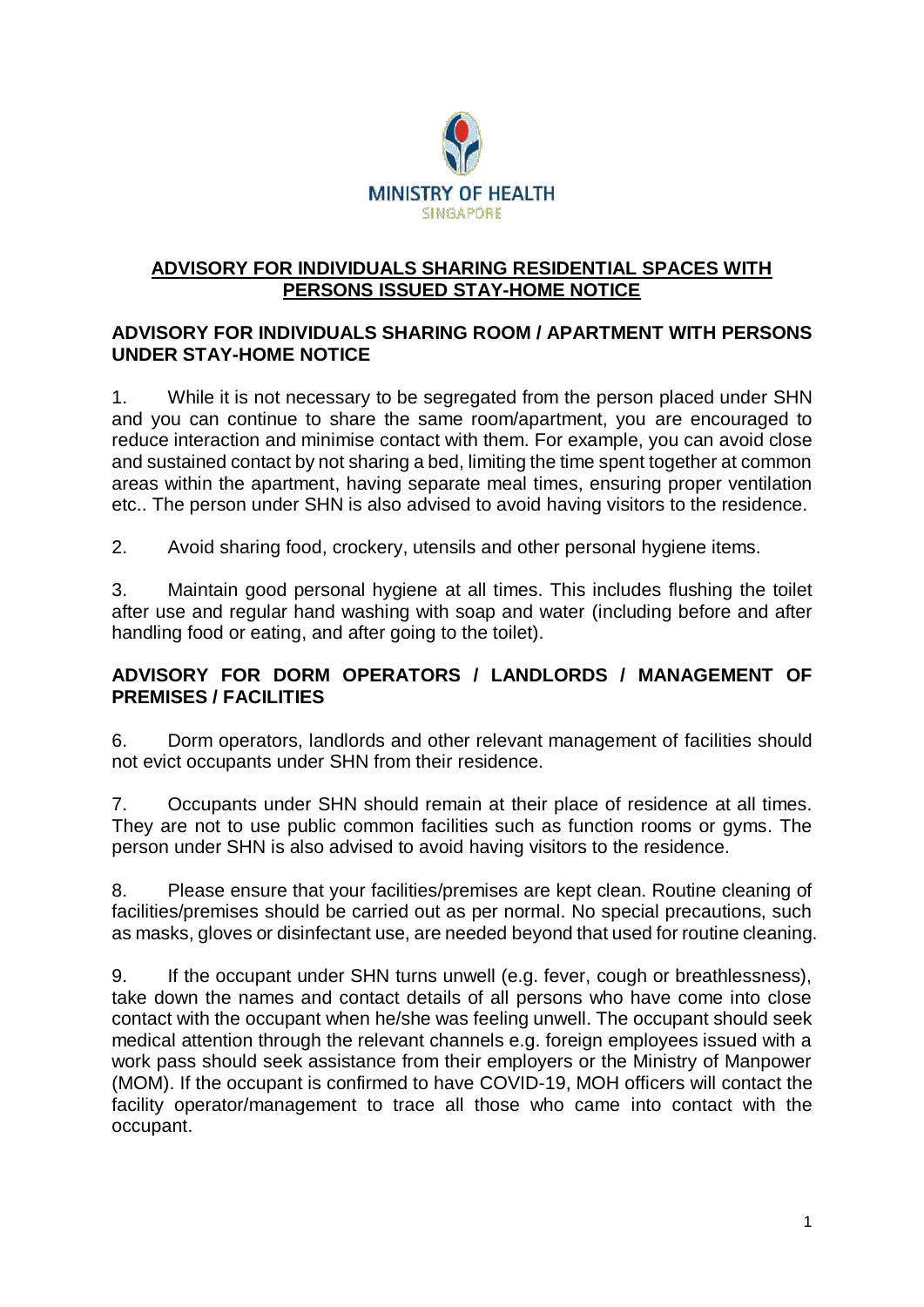11. For further information, please visit the MOH website at http://www.moh.gov.sg/

**MINISTRY OF HEALTH 11 MARCH 2020**